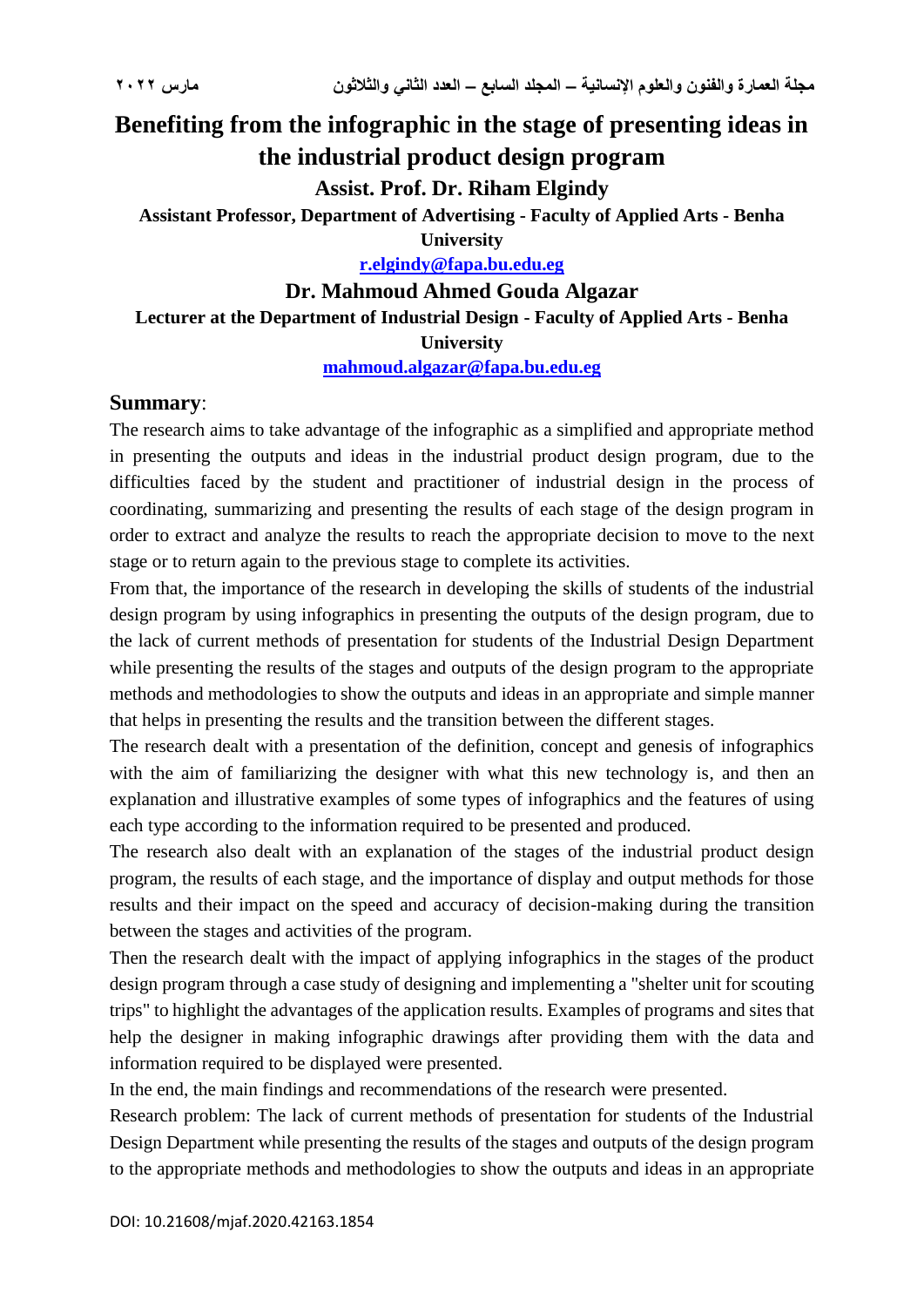and simplified manner that helps in presenting the results and the transition between the different stages.

The importance of the research: developing the skills of students of the industrial design program by using infographics in presenting the outputs of the design program.

Research objective: To make use of infographics as a simple and appropriate method for presenting the outputs and ideas in the industrial product design program.

Imposing the research: The research assumes that developing students 'presentation skills by using infographic technology will have a great impact in supporting the transition between the different design program phases in addition to the ease of presenting and extrapolating new results and ideas.

Research methodology: The descriptive and analytical research is followed by presenting a set of models for students' work and the experimental approach to design some models for display using infographics.

### **Research topic.**

First, what is the infographic?

#### **1) Infographic definition and concept.**

Infographic, is an expression used to describe a method for presenting information, data, or cognitive content through drawings and charts, with the aim of quickly and clearly communicating the idea.

It is the art of transforming complex data, information and concepts into images and drawings that can be perceived and absorbed with clarity and suspense. It is a method characterized by presenting complex and difficult information in a smooth, easy and clear manner to the recipient.

The infographic is considered one of the important and effective means now and the most attractive to display information, especially through social networks, as it combines ease, speed and entertainment in presenting information and communicating it to the recipient.

In the same context, the infographic is considered one of the latest in distance learning technology, because it is characterized by presenting difficult and complex information in an easy and clear way by converting the vast amount of data into pictures and drawings, and it also provides the learner with an opportunity to compare sizes, dimensions and shapes, with the ability to help him/her into Deep Thinking.

Hence, it can be said that the possibility of teaching design according to the art of drawing with information known as (infographic) suits the naturalness of the visual learner now, as it is one of the modern technological methods that can be used in presenting the scientific content to the learner in an interesting and attractive way that enables the design education process to achieve its goals.

#### **Other common names include:**

- Infographics
- Information Design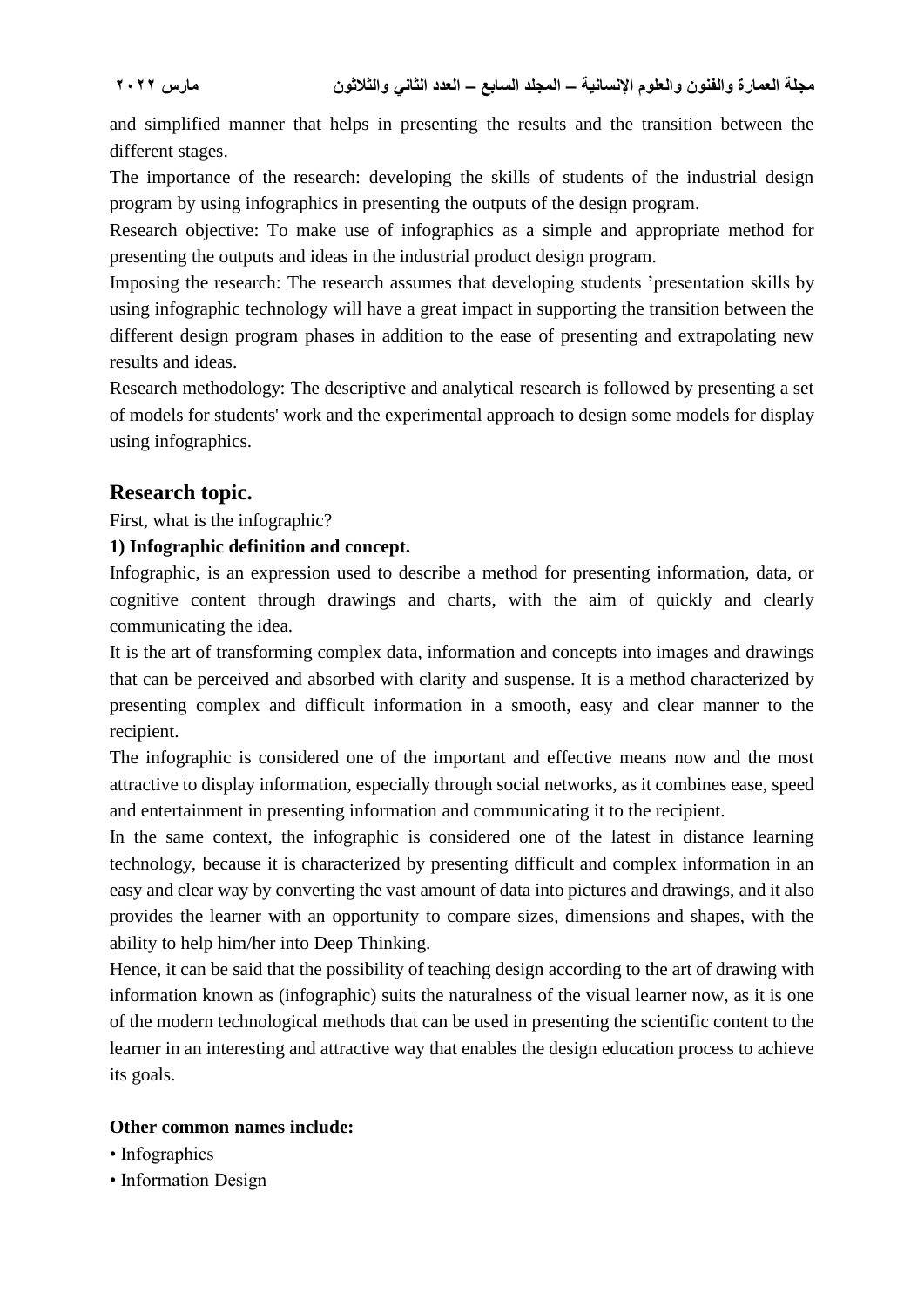• Interactive visualization data.

Data Visualization

#### **2) Infographic Genesis.**

In 1926, Christoph Scheiner published his book "Rosa Ursina sive Sol," a book in which he revealed his research on the rotation of the sun, and the writer used infographics to illustrate the patterns of the sun's rotation.

In 1786, the engineer and political economist, William Playfair, was the first to use graphs in his book. The Commercial and Political Atlas, to present the economy of England during the eighteenth century. Statistics, frequency distribution charts, bar graphs, and area maps, and to be the first to introduce pie charts.

Around the year 1820, modern geography was established by Carl Ritter, whose maps were considered a milestone by including the system of signs - as defined by Charles Sanders Peirce - next to symbols and icons.

In 1857, the British nurse, Florence Nightingale, used the concept of infographic to persuade Queen Victoria to improve the conditions of military hospitals. She used the Coxcomb scheme, which includes a mixture of stacked columns and pie charts to show the number and causes of deaths each month during the Crimean War.

The year 1861 witnessed the emergence of an influential infographic that spoke about Napoleon's destructive campaign against Moscow, as the designer of the plot, Charles Joseph Minard, captured four variables that participated in the fall of Napoleon through one twodimensional image: the direction of the army during its journey, Troop transit area, the size of the army and its impact on deaths from hunger, wounds, and freezing temperatures the army suffered.

James Joseph Sylvester introduced the term "scheme" in 1878, through the scientific journal "Nature," and published a set of diagrams showing the relationship between chemical bonds and mathematical properties.

In the twentieth century, Otto Neurath developed what is known as the "Vienna Method" that uses simple images to present data, and in 1942, Isidore Iso published the Lettrist manifesto, which is a document covering art and culture Poetry, film, and political theories were synthesized through writings and the visual arts.

In 1958, Stephen Toulmin proposed a graphic argument model called "Toulman's Model of Advocacy", in which the diagram contains six interrelated components that are used to analyze the debate, as it was considered one of Toulman's most influential works, specifically in the fields of rhetoric, communication and science.

During 1972 and 1973, the spaceships "Pioneer 10" and "Pioneer 11" contained what were called the Pioneer plates, which are two aluminum panels covered with gold oxide, and the plate includes drawings to convey a message, these drawings were designed by Carl Sagan and Frank Drake, and these drawings were unique in that they could be understood by aliens because they were completely unrelated to human languages.

The pioneer of data visualization, Edward Toft, presented a series of books - visual explanations, quantitative information visual presentation, and information visualization -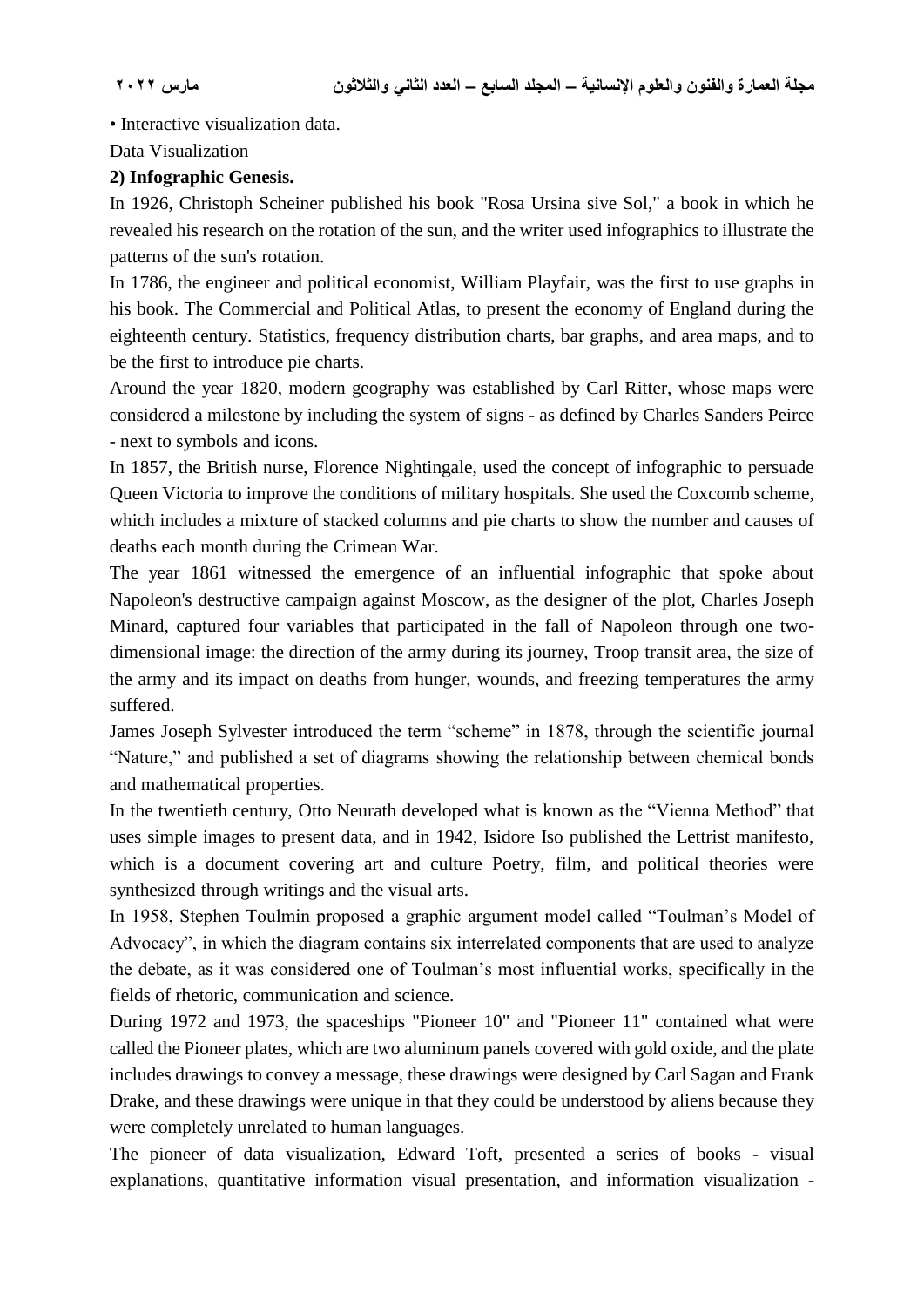which dealt with the field of infographics, describing the New York Times "Toft" as "Da Vinci data", and then began to give daily lectures and workshops Work in the field of infographics, started in 1993.

For "Toft", good data visualization means displaying all the data accurately to help the viewer identify trends and patterns in that data. Principles that he set.

The infographic designed by Peter Sullivan for the Sunday Times in the 1970s, 1980s and 1990s was an important factor in encouraging other newspapers to adopt the infographic, and Solvan is also one of the writers who promoted infographics in their writings.

Similarly, the USA Today team worked on setting a goal for them using charts to make the information more accessible and understandable. However, this idea has been criticized for oversimplifying events and that the resulting infographics focus on entertainment at the expense of content, to put "Toft" The term "chartjunk" refers to graphs that focus on visual aspects and neglect informational content.

With the ubiquity of "vector graphics" and "raster graphics" and their widespread popularity in 21st century computing, data visualization has been commonly used in computer systems, such as desktop publications and geographic information systems.

In the twenty-first century and by the year 2000, Adobe Flash-based graphics, which are found on the Internet, used many techniques in preparing infographics to create a variety of products and games.

Similarly, television began to introduce infographics into the viewers' experience, and one example of the use of infographics in television and pop culture is the music video of the Norwegian band "Ruyscope", in their song "Remind Me", where the video completely contained an animated infographic, and similarly, in 2004, the French energy company Areva used the infographic in its television commercials.

With the emergence of alternatives to Adobe Flash, such as HTML 5 and CSS3, various media outlets are making use of the tools provided by such software in designing infographics.

The field of journalism also benefits from the infographic to present new stories. Using the "Maestro concept", texts, images and charts can be combined to successfully express the story, and the preparation of this type of infographic requires the cooperation and coordination of the various staff in the newsroom to improve time management, and the Maestro system is designed to improve the presentation of stories and the news to be relevant to the busy media readership. Many businesses use infographics as tools to communicate and attract potential consumers, and it is considered a form of content marketing, and it has become a tool used by Internet marketers to create content that others relate to strengthen the company's reputation and presence on the Internet.

The infographics are well represented in the educational classes as well, and the educational lessons encourage students to use the infographics to clarify their ideas and to have a better understanding of the educational content.

With the great popularity of social media these days, infographic is commonly used to illustrate various ideas. For example, the hashtag "infographic" was used about 56,765 times in March 2012.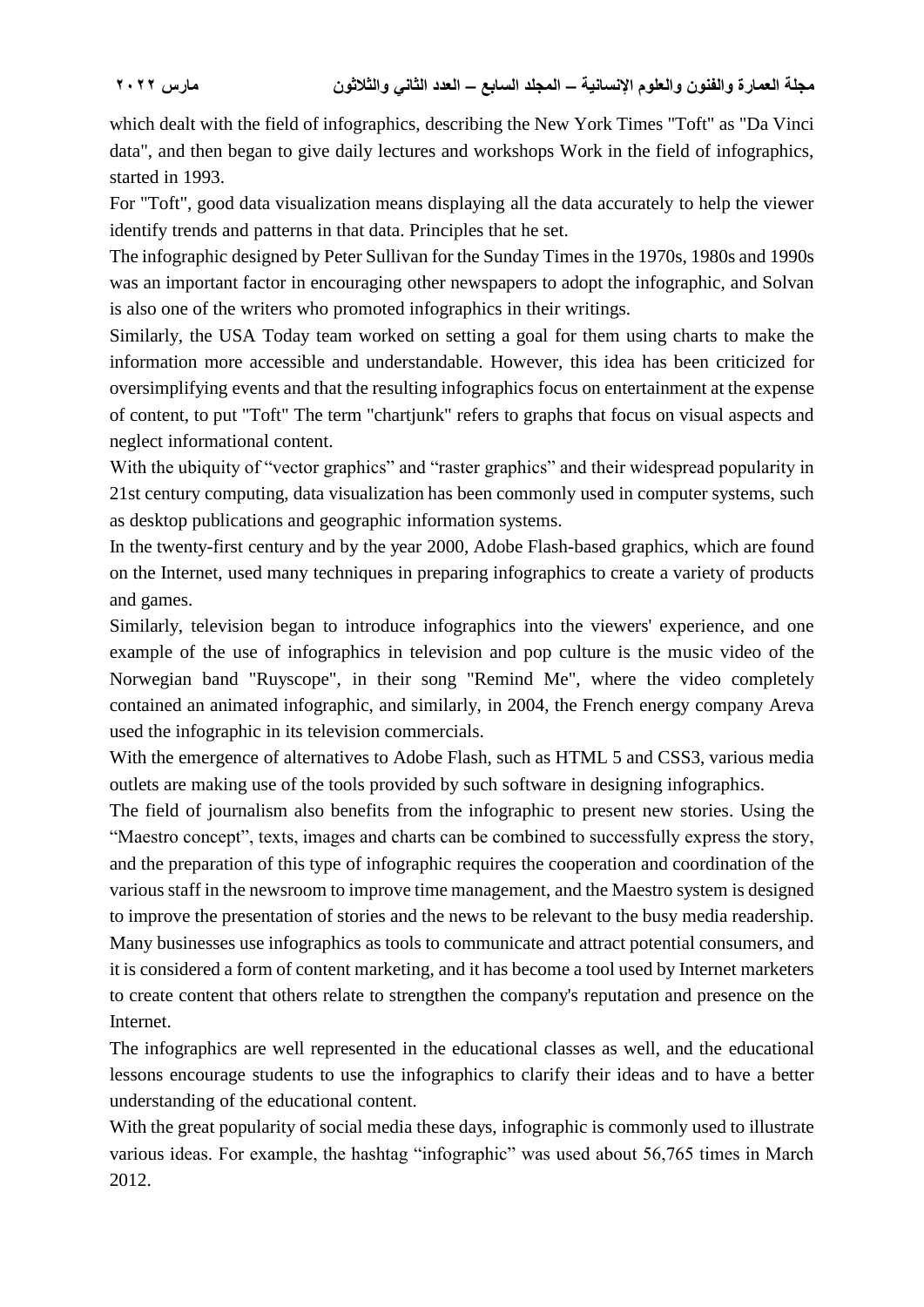During the recent period, the term "infographic" has spread through social networks or through various websites and blogs widely. Day after day, the art of infographic is gaining increasing popularity among users of the web, and within a short period of time it was able to become a powerful educational and entertainment tool by presenting information in the form of graphics Love graphic for readers.

3) Types of infographics and ways to use them and benefit from them.

There are no specific criteria or a fixed classification for the types of infographics, but those interested in this field find it difficult to determine the model that is proportional to the content that will be included in the infographic, and the following is a simple visualization of the different types and models of infographics that can be considered as an aid to creating the appropriate infographic.

• Timeline Infographic.

It is used when there are some data and information that includes different stages in years, months or days, it can be represented through the infographic in a distinctive way through the time display of this data.

For example, when reviewing some stations in the life of a person, company, or even a product, the need to represent the data in an easy and smooth manner and in which the chronology of events is clear so that the years are not separated here and there in a way that confuses the reader.

This type of infographic is not limited to the existence of specific dates, but it is necessary to have a logical sequence of the information that the infographic includes, for example in dealing with the development of a certain technology in the future, this type can be used without having fixed and specific dates, or it can be used in the case of reviewing sequential steps for a particular process or Chain facts and so on.

# **References:**

 'amani darwish , eamrw aldakhni , namat taqdim al'iinfujirafiik (althaabit walmutaharik) eibralwayb wa'atharahuma fi tanmiat maharat altafkir albasrii ladaa 'atfal altawahud waitaham nahwahi. majalat aljameiat almisriat lituknulwjia altuelum. 25 (2) , 364-265,2015.

 Bitir hartli , 'amandaan wawdiz , "teziz altadris fi altaelim alealii - muqaranat jadidatan litahsin altelm" , aleabkian lilnashr , 'uktubar 2017.

 Reham mohamad fahim elgindy , "al'iinfujrafika" , mwtmralaqsraldwla al'awal - jamieat janub alwadaa , fibrayir 2015.

 Reham mohamad fahim elgindy, "twzunyf fan al'iinfujirafiik almutaharik fany al'iielan ealaa mawaqie altawasul alaijtimaei" , majalat aleamarat walfunun waleulum al'iinsaniat , aleadad alrrabie eshr 2019.

 shaltawt , muhamad , al'iinfujrafik min altakhtit 'iilaa al'iintaj , wikalat 'asas lildieayat wal'iielan , alriyad ,

 Eali husayn eatiat , faeiliatan 'iistikhdam madkhal tadrisiun qayim ealaa altasawur albasrii almakanii fi tadris aljughrafia litanmiat maharat fahum alkharitat walaitijah nahw marhalat talamidh almarhalat alaibtidayiyat , majalat aljameiat altarbawiat lildirasat alaijtimaeiat , (33).